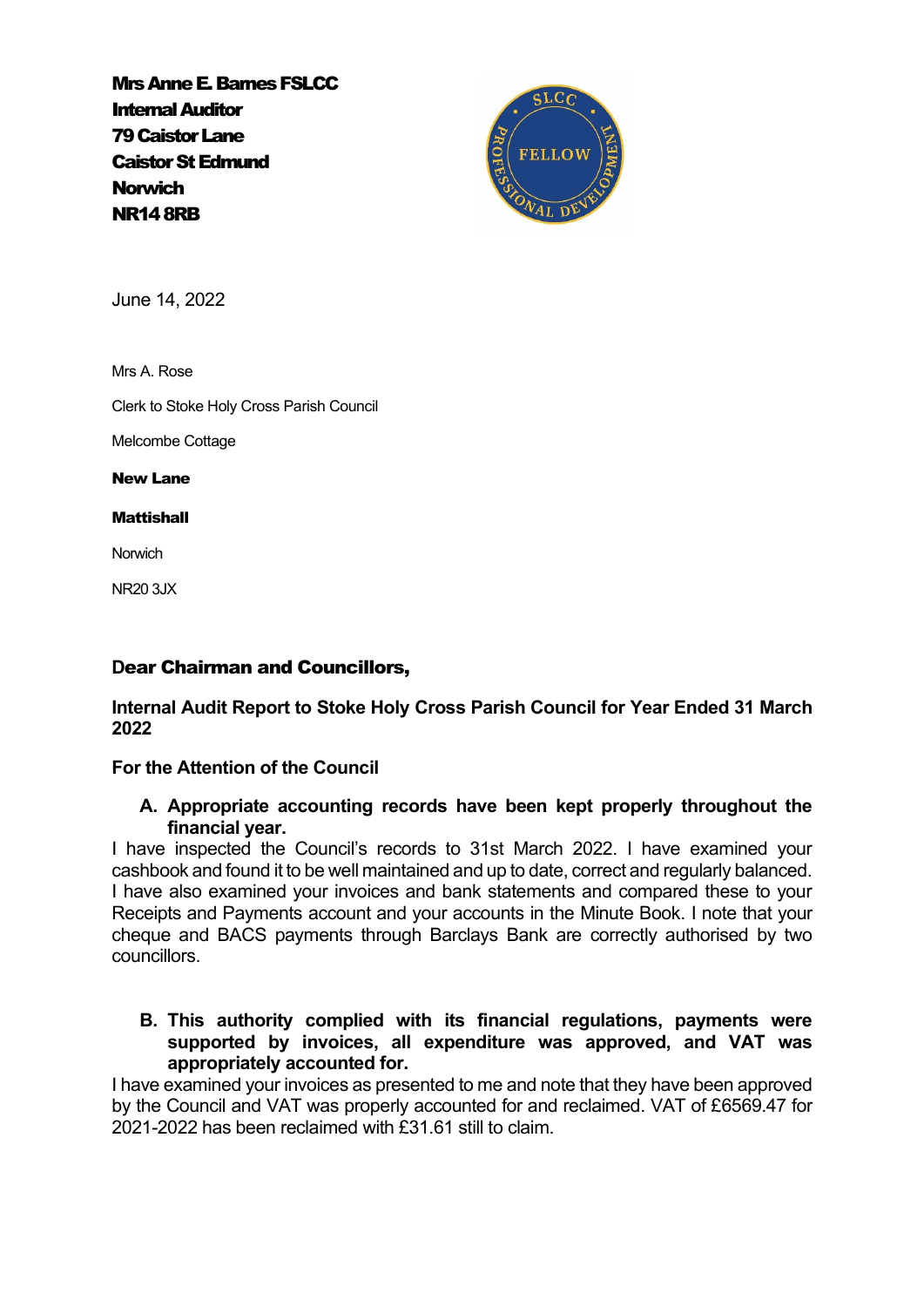# **C. This authority assessed the significant risks to achieving its objectives and reviewed the adequacy of arrangements to manage these.**

## **Review of the Effectiveness of Internal Audit**

I note that the Council has reviewed its Risk Assessment procedures in February 2022 and that all the procedures put in place have been applied.

#### **Standing Orders and Financial Regulations adopted and applied**

I note that your Standing Orders and Financial Regulations are in place and were reviewed in May 2021 and November 2021 respectively.

#### **Insurance**

I have reviewed the Council's insurance with AXA to ensure the insurance cover is adequate. The cover is from 31 March 202 to 30 March 2023.

## **D. The Precept or Rates requirement resulted from an adequate budgetary process; progress against the Budget was regularly monitored; and reserves were appropriate.**

I have had sight of the Budget for 2021/22 and Budget 2022/23 and confirm that the Precept was agreed through an adequate budgetary process. The budget was reviewed against actual, and reserves have been reviewed and increased and are appropriate. The Precept for 2022/23 of £49747.74 is recorded in the Minutes of January 2022.

#### **Section 137**

Section 137 Expenditure has been separately recorded in the cashbook and at £310.00 is within your statutory limits.

**E. Expected income was fully received, based on correct prices, properly recorded and promptly banked; and VAT was appropriately accounted for.**

#### **Income Controls**

I note that all income is recorded and banked properly, and the Precept agrees with the Parish Council's notification to the Council Tax authority. The Parish Council has very few cash transactions and adequate controls are in place to minimise any loss.

#### **VAT Payments Controls**

I confirm that all VAT expenditure has been recorded separately and reclaimed at regular intervals as noted above.

**F. Petty Cash payments were properly supported by receipts, all petty cash expenditure was approved. and VAT appropriately accounted for.**

#### **Petty Cash Procedures**

I note that the Parish Council does not operate a petty cash system.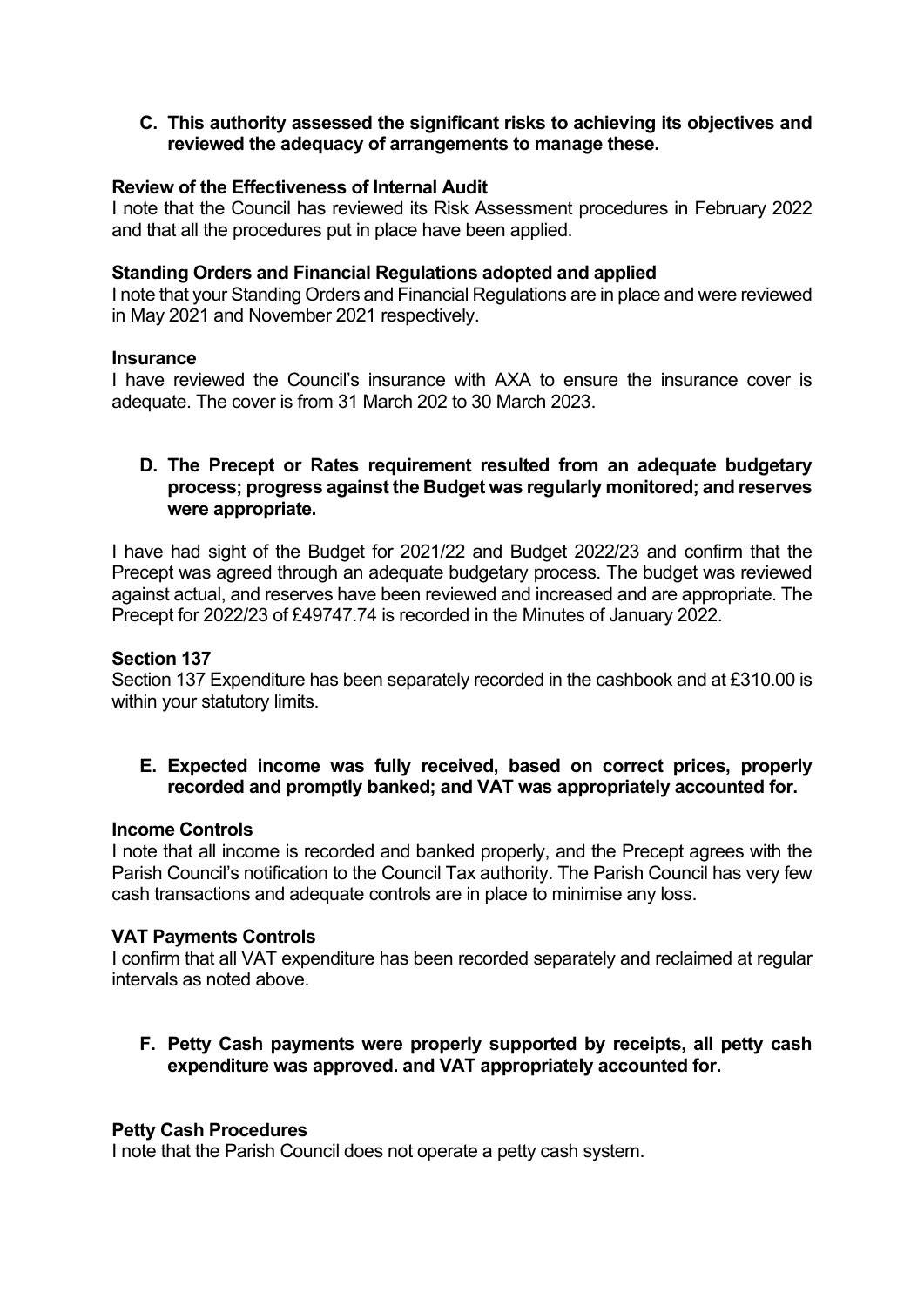**G. Salaries to employees and allowances to members were paid in accordance with this authority's approvals, and PAYE and NI requirements were properly applied.**

# **Payroll Controls**

I have examined the PAYE records for the Clerks Salary and her expenses records. The Clerks salary and expenses have been approved by the Council and PAYE, NIC and Pensions are properly applied by the Council as an employer as confirmed by the HMRC Basic Tools and NEST records.

Contract of Employment and the Job Description have been examined and are appropriate for the job. The Clerk has been paid in accordance with the salary scales in her contract and any salary increase was approved by the Council and noted in the November 2021 Minutes.

## **H. Asset and investments registers were complete and accurate and properly maintained.**

## **Asset Controls**

I have examined the Council's Asset Register and note that the assets have been reviewed and updated by the Council in February 2022.

**I. Periodic and year-end bank account reconciliations were properly carried out.**

# **Bank Reconciliation**

I have examined the Bank Statements and the Receipts and Payments Book and confirm that there is a Bank Reconciliation for the Barclays Bank plc accounts. The reconciliation is carried out monthly and explanations entered for any un-reconciled amounts or outstanding cheques. The total value of the investments is summarised on the reconciliation.

**J. Accounting statements prepared during the year were prepared on the correct accounting basis (receipts and payments or income and expenditure), agreed to the cashbook, supported by an adequate audit trail from underlying records and where appropriate debtors and creditors were properly recorded.**

#### **Year-End Procedures**

I can confirm that the year-end accounts are prepared on a Receipts and Payments basis and that the accounts agree with the cashbook with an appropriate and adequate audit trail.

I note that the Council has completed the Annual Governance and Accountability Return 2021/2022 Form 3 where the higher of gross income or gross expenditure was greater than £25,000 and that the Council has not certified themselves as exempt from a limited assurance review.